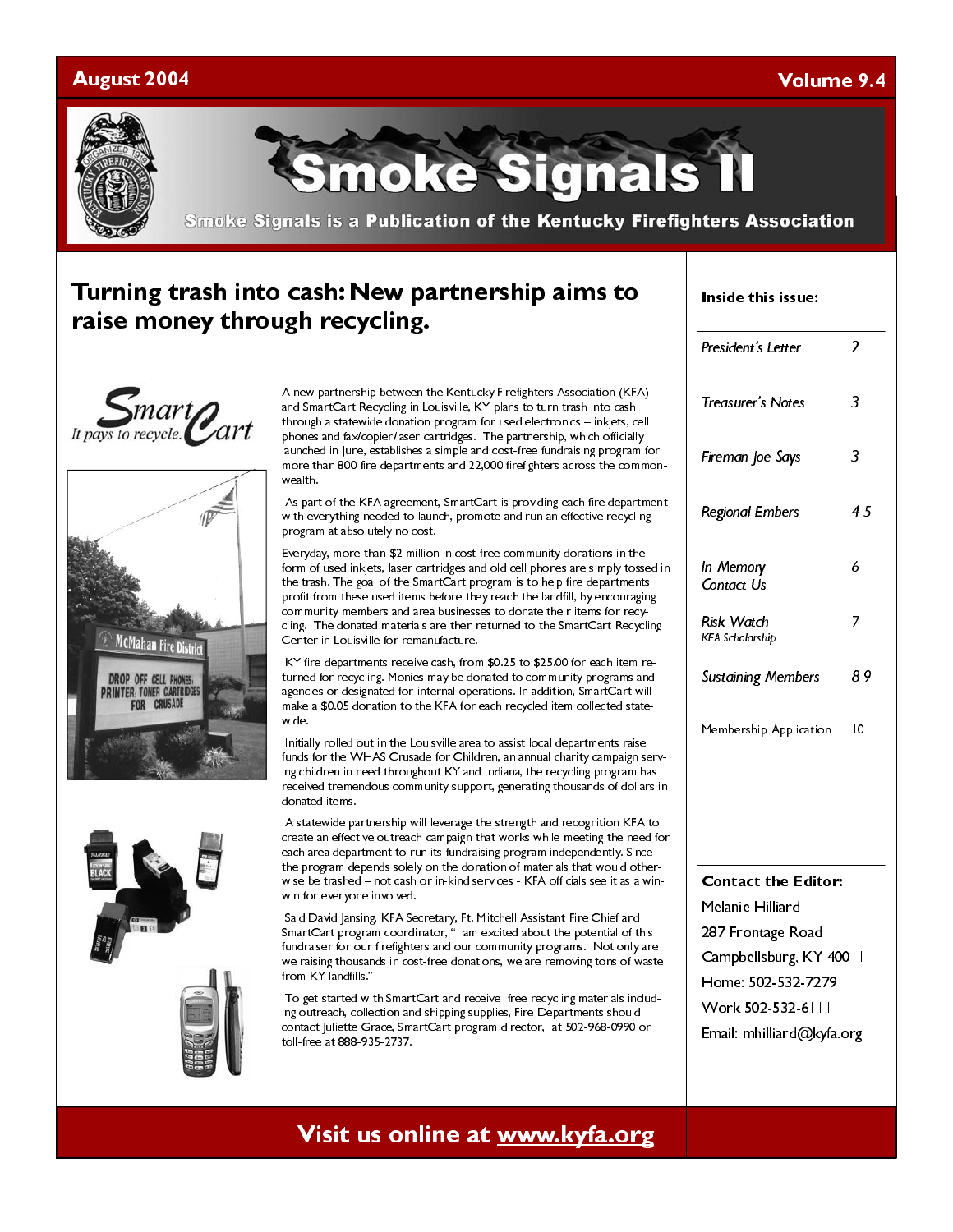"I have no ambition in this world but one, and that is to be a firefighter..." - Chief Edward F. Croker FDNY circa 1910

### NFPA: Cardiac Arrest Is Leading Killer

Fires are not the main killer of firefighters. Heart attacks and motor-vehicle crashes cause more on-duty firefighter deaths than smoke, heat, flames or collapsing buildings, according to an analysis of firefighter deaths in 2002 by the NFPA (National Fire Protection Association).

A total of 97 firefighters died on the job in 2002, roughly the same number as in each of the previous nine years, excluding the 340 deaths at the World Trade Center in 2001. But in eight of the last 10 years, fewer than half those deaths occurred within the building or land area where the fire was burning, known as the "fire ground."

The majority of firefighter deaths-51-occurred traveling to or from an emergency, during training activities, during non-emergency duties (such as administration or equipment maintenance) and during non-fire emergencies (such as medical calls or motor-vehicle crashes).

On the fire ground and off, heart attacks are the leading killer of firefighters. In 2002, 37 on-duty firefighters died of heart attacks-13 on the fire ground, eight while traveling to or from a fire or other emergency, seven while engaged in normal administrative activities, six at non-fire emergencies, two during training activities, and one while cleaning up after a tornado. In addi-

tion, two firefighters had strokes during training activities and one suffered an aneurysm at a medical call.

Motor vehicles were another major cause of death, claiming 29 lives. Twentytwo firefighters were killed in crashes and seven were struck by vehicles, all while on duty. In the most catastrophic incident, five firefighters were killed and six injured when a 15-person passenger van overturned on its way to a wildland fire.

"The biggest life threats to firefighters are not what most people may expect," said James M. Shannon, NFPA president. "Two firefighters died from burns last year, while the top killer continues to be heart attacks. What's most troubling is that most firefighters who died of heart failure suffered from known health problems."

"NFPA has long had in place a standard, NFPA 1582, Requirements for Firefighters and Information for Fire Department Physicians, which lists the medical conditions that should preclude someone from working as a firefighter. These recommended precautions should be more widely used," said Shannon.

On average, almost onefifth of deaths have occurred in motor vehicle crashes.

Other noteworthy findings in the new report:

- One of the worst wildland fire seasons in recent years took its toll: Last year, 22 firefighters died while working at or responding to wildland fires or a controlled burn.
- Firefighters older than 50 accounted for twofifths of all firefighter deaths from 1998 through 2002, although they make up less than one-sixth of all firefighters.
- Nonresidential structures (except for health and educational facilities) are more dangerous to firefighters than homes. The highest death rates occurred in vacant building and buildings under construction.
- In 2002, no career firefighters died while responding to or returning from emergencies.

For this and other NFPA Headlines, please visit http://www.nfpa.org/

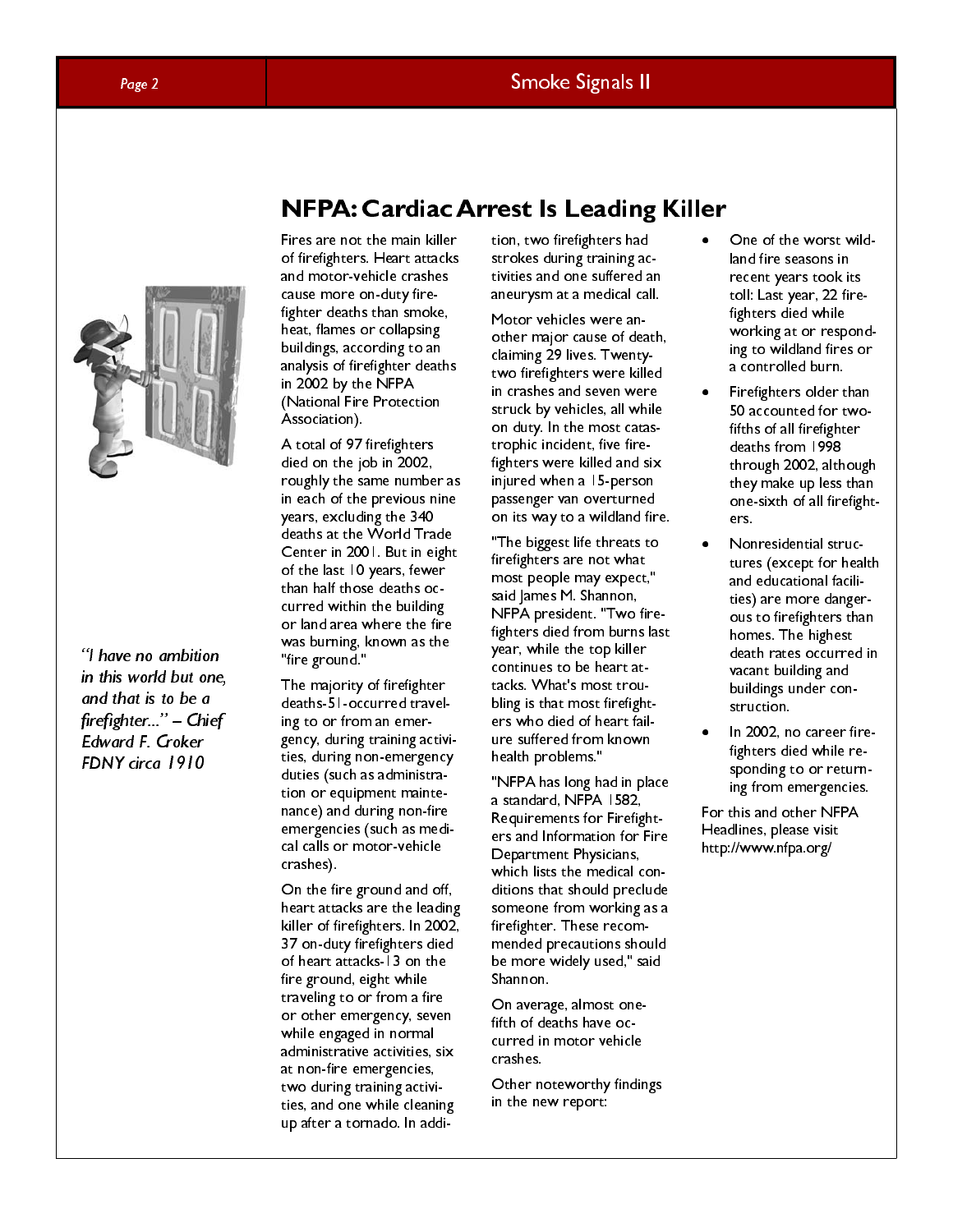Volume 9, Issue 4

### Page 3

IT CASUI CI'S INOLCS<br>Greetings from your Treasurer:

It is time for another conference. Northern Kentucky is looking forward to having everyone visit us. We have planned a good fun working conference.

Just a few words about the treasury. As of today we have 403 paid departments, 14 personal memberships, and 46 Sustaining Members. Thanks to Charlie Shaw for getting these Companies to support the KFA. The KFA should end the year in black ink. All bills have been paid to date, as far as I know.

Some departments still tell mem-

bers of the executive board that they have no idea what the KFA is about. President Robbins has been traveling around the state, selling the KFA. This has generated a few new members who have not paid dues for four years. The Executive Board and Directors need to talk to all departments in their area and sell the ideas of the KFA. This is the only way our great organization can grow. We need to get more departments involved in the working of the KFA.

By the time this is printed the conference will be over and the body will have given the executive board an idea and direction

to go for the next year. There should be some interesting legislative matters to be looked at. Heart and Lung Bills, Hospitalization for retired members, as more departments are hiring paid staff, and incentive pay/state aid to all members.

Until the conference, stay well and come see us in Northern Kentucky.

Terry Keller, Treasurer



### FIREMAN JOE SAYS:

Recently I received an interesting report from NFPA (National Fire Protection Assoc) which I would like to share with you.

The number of fires caused by lighted tobacco products – almost always cigarettes – increased by a stunning 19 percent in the most recent year studied, according to research by the NFPA. But laws requiring that cigarettes be designed to stop burning when not actively smoked, such as the one that went into effect in New York State last month, could sharply reduce this destruction. Cigarettes are the leading cause of fatal fires in the United States. Smoking materials (a category that encompasses only lighted tobacco products, not matches and lighters) led to one out of four fire deaths in 1999, more than any other cause of fire. But only the state of New York has moved to protect its citizens from such fires. Starting June 28, cigarettes sold in New York

FIREMAN JOE SAYS: WERE THOUSE EXAMPLE EVALUATION COMMITTED FREE THIS PATE THE CHINE THE CHINE SPACE COMMITTEE COMMITTEE COMMITTEE COMMITTEE THE COMMITTEE COMMITTEE THIS PART COMMITTEE INTERNATION IN THE ATTENT COMMITTEE TH must be self-extinguishing, and all cigarette brands must be tested to make sure they self-extinguish at least 75 percent of the time. NFPA's statistical analysis sheds light on how cigarettes lead to fatal fires. Contrary to the popular image, most victims of smoking-material fires did not fall asleep smoking. Many are not even smokers. Rather, these fires typically started when someone abandoned or improperly disposed of smoking materials. Most victims were in the room where the fire started, and most had some condition that limited their ability to get out. Often they were asleep, but a significant number were impaired by drugs, alcohol, disability or old age. Indeed, people older than 64 are more likely to die in smoking-material fires than younger people, even though they are less likely to smoke. A cigarette touching something combustible can take significant time to produce a fire. Cut down the burning time of cigarettes and you can prevent fires.

Earlier this year, US Rep. Peter King (R-NY) and US Rep Edward Markey (D-Mass) introduced the Cigarette Fire Safety Act of 2004 (HR 4155) which would require the CPSC to promulgate a standard for fire-safe cigarettes around the country. The bill is now before the House Committee on Energy and Commerce. James M. Shannon, President and CEO of the NFPA, quotes, "Will we continue to allow cigarette fires to kill hundreds of people every year, smokers and nonsmokers, adults and children?" Shannon asked? "Or will we act on what we know-and require that cigarette be made fire-safe?" Is it time we investigate the possibility of this type of legislation in Kentucky?

Joseph "Fireman Joe" Stambush, Public Educator

"Firemen are going to get killed. When they join the department they face that fact. When a man becomes a fireman his greatest act of bravery has been accomplished. What he does after that is all in the line of work. They were not thinking of getting killed when they went where death lurked. They went there to put the fire out, and got killed. Firefighters do not regard themselves as heroes because they do what the business requires." - Chief Edward F. Croker, FDNY, speaking upon the death

of a deputy chief and four firefighters in February of 1908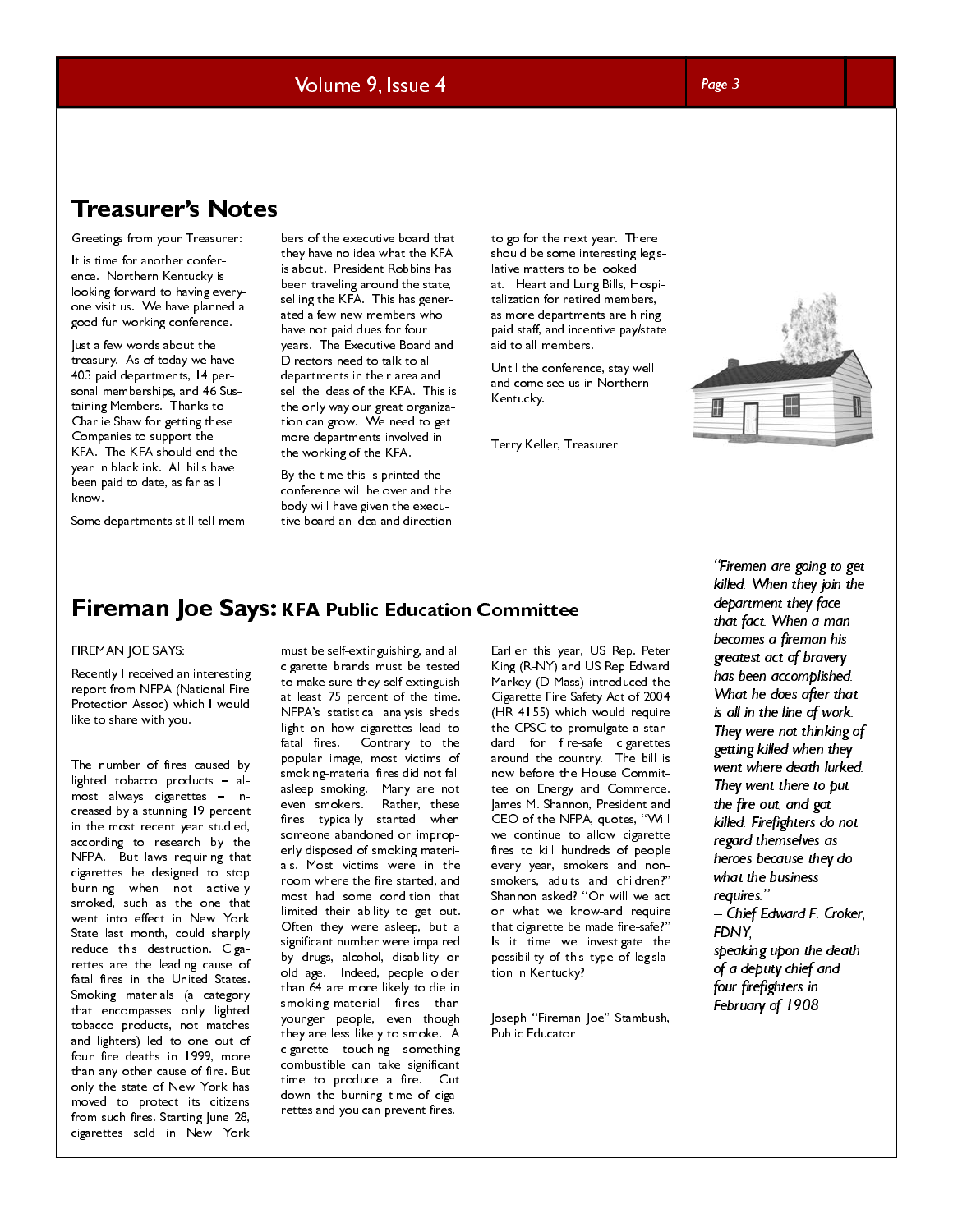

The sat meeting of the Lake<br>
cumberlands for the first Cumberlands of the Cashin state of the Cashin state of the Cashin state of the Cashin<br>
Association when the Cashin state of the Cashin state of the Cashin<br>
dependent The last meeting of the Lake Cumberland Area Firefighter Association was held at the Pulaski County Park at the Regional Olympics which was hosted by the 2003 State Champions Nancy Volunteer Fire Department. The results of our regional competition on July 10th, 2004 were: 1st place to the Nancy Volunteer Fire Dept., 2nd place Somerset Fire/EMS, and 3rd place Faubush Tri-County Vol. Fire Dept. In the explorer division were: 1st place Faubush Tri-County Vol. Fire Dept., 2nd place Somerset Fire/EMS, 3rd place Parker's Mill Vol. Fire Dept.

The Somerset Fire/EMS will host our next scheduled meeting on September 9, 2004.

 We are asking all departments in Kentucky to help support the Kentucky Federation of Fire Chaplain as they prepare for the National Conference to be held in Louisville this October.

LAND AREA FIREFIGHT<br>
support the Kentucky Federation<br>
of Fire Chip in as they prepare<br>
for the National Conference to<br>
the held in Louisville this Octo-<br>
berald in a they prepare to<br>
the held in Louisville this Octo-<br>
loc This conference will help your local chaplains, who can attend; to be better prepared to help your department in the time of need. This is a time for group of individuals to come to together to learn from others, how to help their departments accept what can come on the very next call. We are looked upon by many as to be the people to call when in the time of need but who is there when we are in need. This is where you can better plan for your department members to have the support they need.

 In your chaplain corner you will find encouraging

words that help guide us along. The load at times seems to be heavy but when the loads are shared the journey will get easier. This is where your chaplain can come in and help. Think of it as a tool that has no limit. When a tool is used wrong it will not truly serve its full purpose. This conference can strengthen your chaplain to try to help fix what might be broken within your department. If it is a tool you use, why not make it as strong as possible.

SECRETARY-DIRECTOR RICKY HAYNES

Joseph Stambush, President

# $\sigma_{\text{ctober 18, 1879}}$  Jefferson County Firefighter's Association

 Due you want it to rain? Just ask the Jefferson County Fire Fighter's

Association to have their next meeting at your place. For the past two

meetings, the guest speaker was STAT Care, unfortunately due to the severe

storms we've had this summer, they were unable to come out. So we are going

to try one more time on Friday, September 10, 2004 at 7:00 pm, STAT Care

will be scheduled to land at Lake

Dreamland, hopefully it will not rain.

JCFFA has been trying to generate higher attendance at our meetings and in

doing so; we have given out door prizes at every meeting as well as T-shirts

and Polo shirts for making 3 or 6 meetings in a row. For those who bring a

guest your name gets put in the hat for a drawing for a brand new Fire

Helmet. The Fire Helmets are given out in the middle of the year and end of

the year. The winner for the July Fire Helmet giveaway was Robert Clark

from Worthington Fire Department. We had four people who brought a guest(s)

to the meetings. Thanks for your support!

Rhonda McDonald

Rhonda@4-help.org



When fire is cried and danger is neigh,

'God and the firemen' is

the people's cry; But when 'tis out. and all things righted, God is forgotten and the firemen slighted. -- printed in "The Fireman's Journal"

### Page 4 Smoke Signals II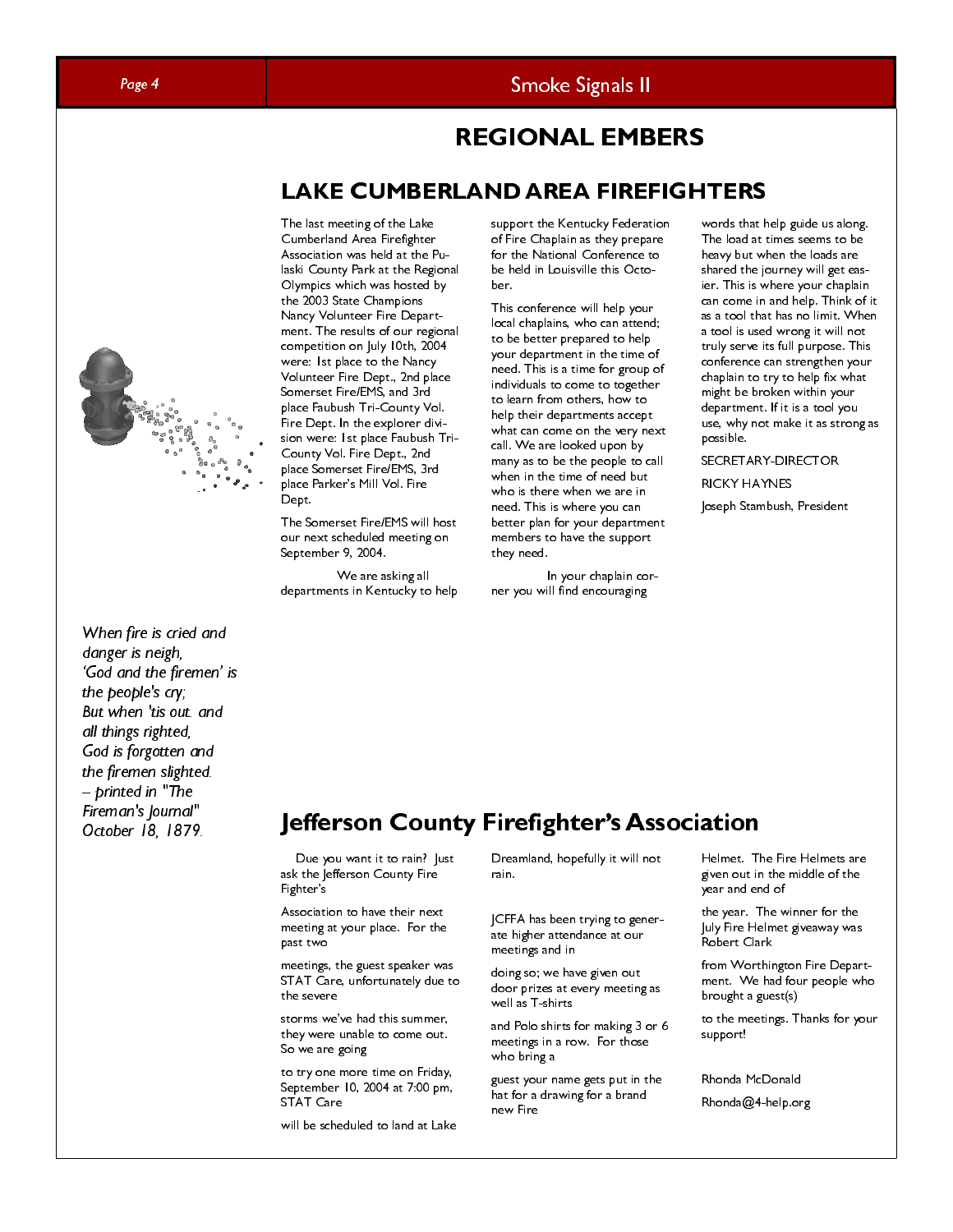### Volume 9, Issue 4

### REGIONAL EMBERS

### Pike County FF Association

sponsored by the local air medi- ation and if I start naming them I'll Good day to everyone. It's been a real busy time here in Eastern, Ky. We have just finished up the 15 Annual Pikeville / Pike County Regional Fire & Rescue school. We have declared it a good success and had 365 students, instructors and administration personnel working very hard to put this fine school together. We had a couple of first classes this year. One that will become a tradition is the paramedic in-service training cal services, Medflight of East KY. Lifenet air medical took care of our 1st Responders & EMT in service training. Both of these classes were a big success and will help us grow even more in the future. We also took on the "Juniors" this year for the first time. A local fire chief want to teach them and it turned out very good. VFIS insurance services sent us Mr. Dave Love whom some of you might have met at Officers School in Owensboro this year. Dave is a great instructor and very knowledgeable about his work. He taught us Highway Safety for Emergency Services and Emergency Vehicle Response Safety

two great classes I would recommend them for any of your schools. This is our 3rd year of having the Tank Truck Emergency Response Workshop class. If you never had this class it is so awesome. Visit their web site at http://www.sttstanktruck.com. Dave and Michael are a great pair and keep this normally boring class very interesting. Again, all the classes we had were good and needed in this area. The instructors were from all over leave someone out and they will kill me. We have had a new addition to our fire family here in Pike County. Shelby Valley Volunteer Fire Dept picked up a new tanker with 2003 fire grant money If at anytime you would need to contact please feel free to e-mail at pikecoffassoc@yahoo.com or you can check out our web page at www.anglefire.com/ky2/loufire . At our opening ceremonies we opened with a word of prayer from Larry Vanover, then a welcome to Pike County from the Pike County Judge Ex Bill Deskins and a big howdy and little speech from Senator Ray Jones II. Then we had Ronnie Day with

the fire commission office give us an update. We heard from the New State Fire Marshal Mr. Al Mitchell and he presented the former and now retired Fire Marshal Mr. Dave "Cornbread" Manley with a retirement gift from that office. Also in attendance with us was Mr. Carvon Hudson a long time friend and good supporter of the fire service. The Pike County Firefighters Association then presented Cornbread with a Plaque for his 15 years of dedicated service and perfect attendance to this school and the Pike County Firefighters. Also, he received a blanket from the Pikeville Fire dept with their history on it and to help keep the misses warm. All I can say is if you didn't come to this school you missed one great school. Remember, it's always the 3rd weekend in July so plan on checking us out next year! See you later Randy Courtney.



Photo Submitted by Steve Dryer -

 $\overline{a}$ 07/19/2004 Kenner St.. Ludlow, KY.

4 houses on fire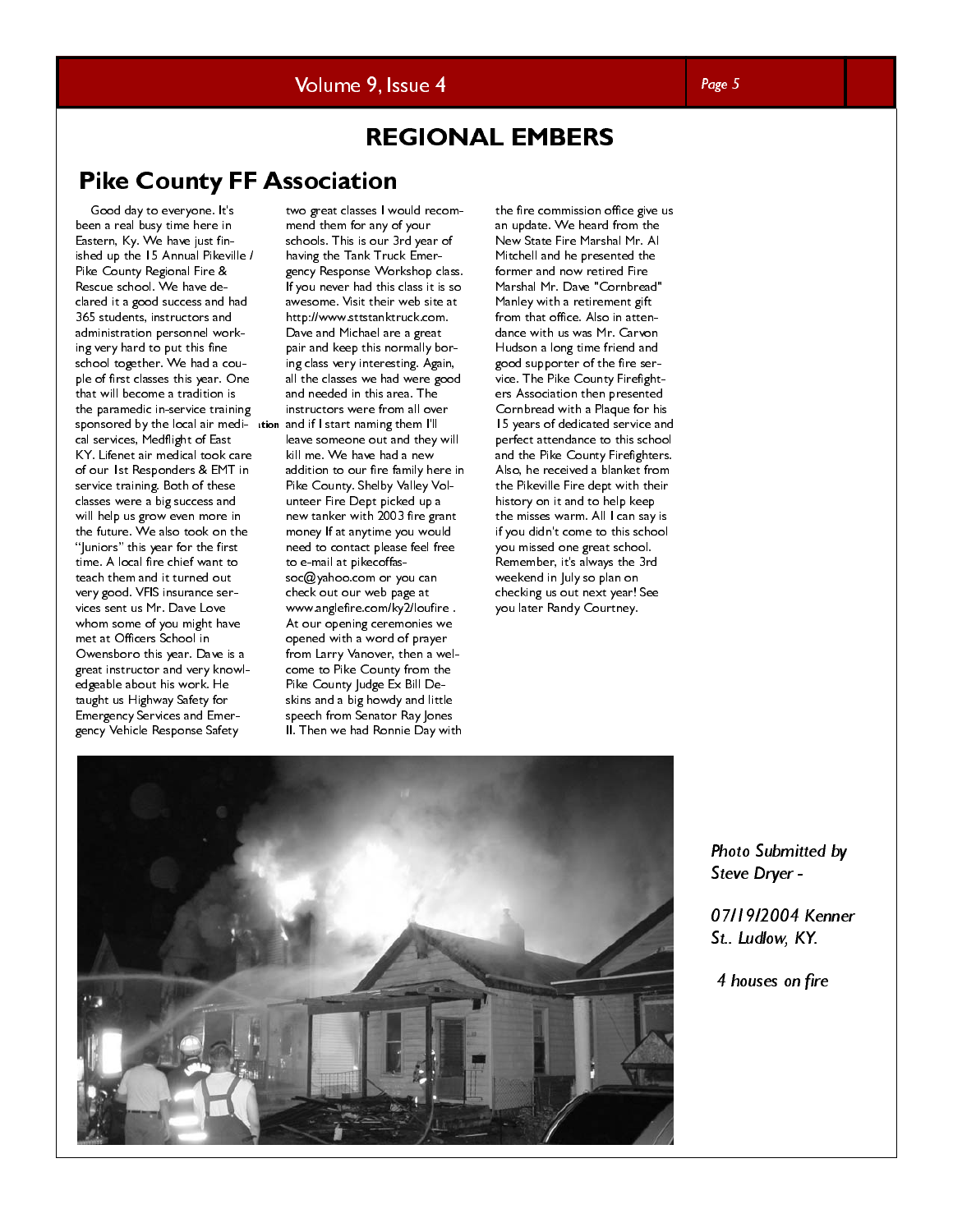# Eighth Round FEMA Grants in KY

| <b>Department</b>                                   | City                      | <b>State</b> | Program                                                    | <b>Federal Share</b>         |
|-----------------------------------------------------|---------------------------|--------------|------------------------------------------------------------|------------------------------|
| Washington County                                   |                           | KY           | Operations and Fire-                                       | \$60,872.00                  |
| Fire Dept.<br>Thelma Volunteer                      | Springfield               |              | fighter Safety<br>Operations and Fire-                     |                              |
| Fire Department                                     | Thelma                    | KY           | fighter Safety                                             | \$86,112.00                  |
| Crossroads Fire De-<br>partment                     | East Bernstadt            | KY           | Operations and Fire-<br>fighter Safety                     | \$34,155.00                  |
| Oak Grove Fire &<br><b>Emergency Services</b>       | Oak Grove                 | KY           | Operations and Fire-<br>fighter Safety                     | \$70,065.00                  |
| West Knox Volunteer                                 |                           |              |                                                            |                              |
| Fire Department                                     | Corbin                    | KY           | <b>Firefighting Vehicle</b>                                | \$202,500.00                 |
| <b>Blooingtoning Moun-</b><br>taineer Vol Fire Dept | Salyersville              | KY           | <b>Firefighting Vehicle</b>                                | \$162,000.00                 |
| Fisty Dwarf Volunteer<br>Fire & Rescue Inc.         | Fisty                     | KY           | <b>Firefighting Vehicle</b>                                | \$175,500.00                 |
| Salvisa Fire Depart-                                |                           |              | Operations and Fire-                                       |                              |
| ment<br>Red Bush Volunteer                          | Salvisa                   | KY<br>KY     | fighter Safety                                             | \$38,332.00                  |
| E.N.O. FIRE DE-                                     | Flat Gap<br>symsonia      | <b>KY</b>    | Operations and Fire-<br>Operations and Fire-               | \$59,238.00<br>\$30,177.00   |
| Linwood V F D                                       | Magnolia                  | <b>KY</b>    | Operations and Fire-                                       | \$48,663.00                  |
| Fulton Fire Depart-<br>Rockport Volunteer           | Fulton<br>Rockport        | KY<br>KY     | <b>Firefighting Vehicle</b><br><b>Firefighting Vehicle</b> | \$180,000.00<br>\$125,550.00 |
| Payneville Volunteer                                | Payneville                | <b>KY</b>    | <b>Firefighting Vehicle</b>                                | \$174,150.00                 |
| Bonnieville Vol. Fire                               | Bonnieville               | KY           | Operations and Fire-                                       | \$18,900.00                  |
| Wilder Volunteer Fire<br>Benton Fire Depart-        | Wilder<br>Benton          | KY<br>KY     | Operations and Fire-<br><b>Fire Prevention</b>             | \$48,760.00<br>\$3,330.00    |
| <b>Estill County Fire</b>                           | Irvine                    | <b>KY</b>    | Firefighting Vehicle                                       | \$144,000.00                 |
| Simpson County Fire                                 | Franklin                  | KY           | Operations and Fire-                                       | \$66,551.00                  |
| City of Owingsville<br>Watts Volunteer Fire         | Owingsville<br>Lost Creek | KY<br>KY     | Operations and Fire-<br>Operations and Fire-               | \$85,050.00<br>\$53,550.00   |
|                                                     |                           |              |                                                            |                              |
|                                                     |                           |              |                                                            |                              |
|                                                     |                           |              |                                                            |                              |
|                                                     |                           |              |                                                            |                              |
|                                                     |                           |              |                                                            |                              |
|                                                     |                           |              |                                                            |                              |
|                                                     |                           |              |                                                            |                              |
|                                                     |                           |              |                                                            |                              |
|                                                     |                           |              |                                                            |                              |
|                                                     |                           |              |                                                            |                              |
|                                                     |                           |              |                                                            |                              |
|                                                     |                           |              |                                                            |                              |
|                                                     |                           |              |                                                            |                              |
|                                                     |                           |              |                                                            |                              |
|                                                     |                           |              |                                                            |                              |
|                                                     |                           |              |                                                            |                              |
|                                                     |                           |              |                                                            |                              |
|                                                     |                           |              |                                                            |                              |
|                                                     |                           |              |                                                            |                              |
|                                                     |                           |              |                                                            |                              |
|                                                     |                           |              |                                                            |                              |
|                                                     |                           |              |                                                            |                              |
|                                                     |                           |              |                                                            |                              |
|                                                     |                           |              |                                                            |                              |
|                                                     |                           |              |                                                            |                              |
|                                                     |                           |              |                                                            |                              |
|                                                     |                           |              |                                                            |                              |
|                                                     |                           |              |                                                            |                              |
|                                                     |                           |              |                                                            |                              |
|                                                     |                           |              |                                                            |                              |
|                                                     |                           |              |                                                            |                              |
|                                                     |                           |              |                                                            |                              |
|                                                     |                           |              |                                                            |                              |
|                                                     |                           |              |                                                            |                              |
|                                                     |                           |              |                                                            |                              |
|                                                     |                           |              |                                                            |                              |
|                                                     |                           |              |                                                            |                              |
|                                                     |                           |              |                                                            |                              |
|                                                     |                           |              |                                                            |                              |
|                                                     |                           |              |                                                            |                              |
|                                                     |                           |              |                                                            |                              |
|                                                     |                           |              |                                                            |                              |
|                                                     |                           |              |                                                            |                              |
|                                                     |                           |              |                                                            |                              |
|                                                     |                           |              |                                                            |                              |
|                                                     |                           |              |                                                            |                              |
|                                                     |                           |              |                                                            |                              |
|                                                     |                           |              |                                                            |                              |
|                                                     |                           |              |                                                            |                              |
|                                                     |                           |              |                                                            |                              |
|                                                     |                           |              |                                                            |                              |
|                                                     |                           |              |                                                            |                              |
|                                                     |                           |              |                                                            |                              |
|                                                     |                           |              |                                                            |                              |
|                                                     |                           |              |                                                            |                              |
|                                                     |                           |              |                                                            |                              |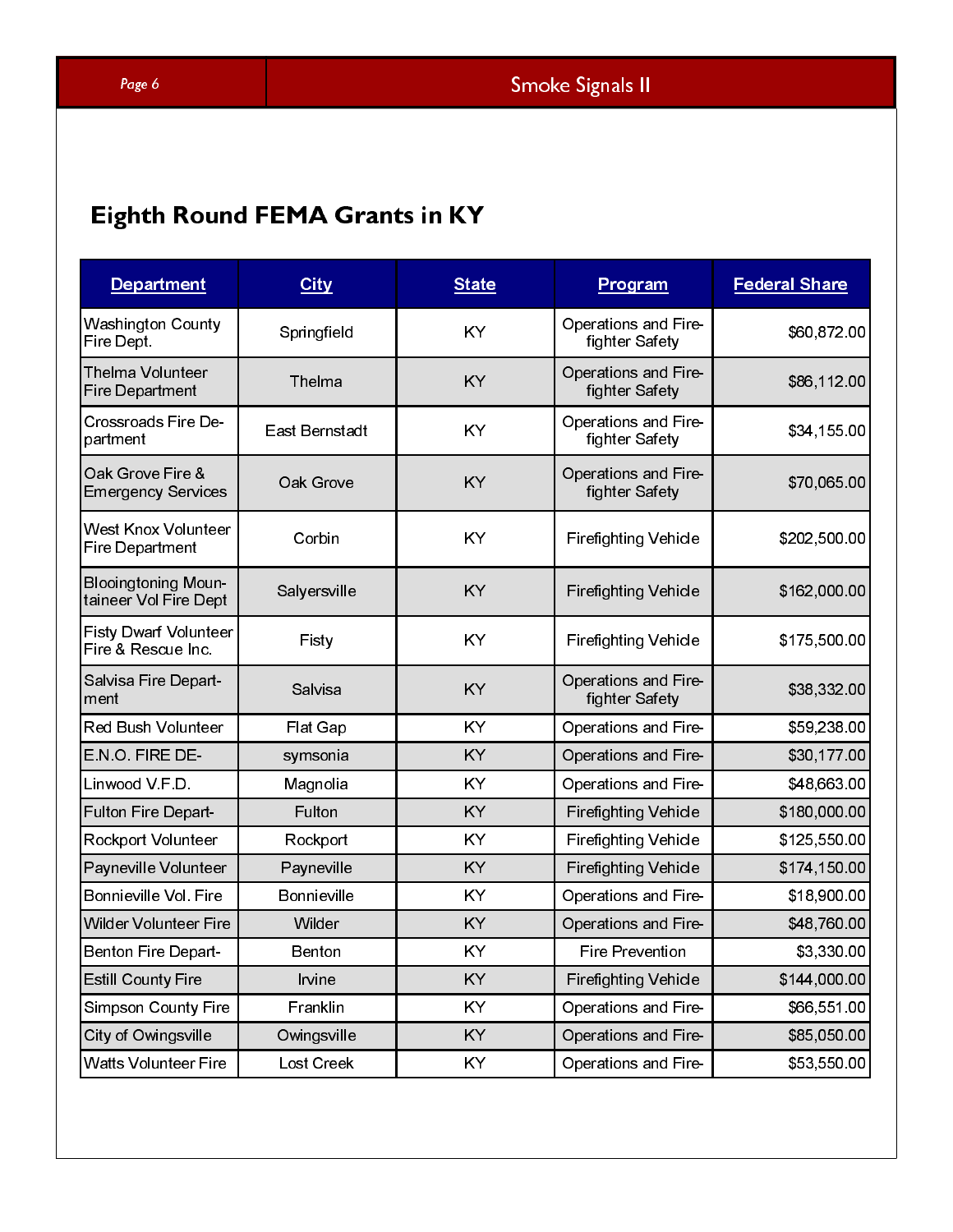### Promoting Risk Watch In the Community: A Word From Fireman Joe

 Your chances of long-term success will be greatly improved as awareness of the need for, and the benefits from, Risk Watch reach the target audiences and the community in general. The primary goal of promoting Risk Watch or any promotion strategy or effort is to increase the awareness of the target audience about Risk Watch, the need for the program, the benefits, the cost of providing the program, resources needed, etc.

This awareness may be necessary to:

Gain support for implementing Risk Watch in your local school system. Get the resources required to begin or maintain the program. Gain the support of internal decision makers, participants in the program, or community leaders. And heighten the community's understanding of the scope of the childhood injury problem.

Develop a promotion plan or strategy. Take some time to consider who it is you want to reach, the message you want to give them, and the best way to get the message to them.

### Ask these questions:

Who are the influential people within my organization that should know about Risk Watch?

Who are the people that will be providing actual support for the program?

Who are the people that may resist change from the status quo?

Lastly, Why is Risk Watch necessary?

 The message must make it very clear that childhood injuries are a problem in your community. Risk Watch is one solution to the problem, and your organization's involvement in the Risk Watch initiative is essential for success. Remember, Risk Watch is more than a program, it is a CAUSE! Recruit internal advocates and change agents. **d From Fire:**<br>The message must<br>childhood injuries are<br>community. Risk Way<br>the problem, and you<br>volvement in the Ris<br>sesential for success<br>Watch is more than<br>CAUSE! Recruit int<br>change agents.<br>Risk Watch is a solu<br>Make Risk

Risk Watch is a solution to the problem. Make Risk Watch Your Community Cause.

### Joseph Stambush



### Contact Us—Submit Your Story

If you have a story, article or other information that you would like to see published in the Smoke Signals then please send it to the editor. You may reach Melanie at mhilliard@kyfa.org or snail mail at:

Melanie Hilliard

287 Frontage Road

Campbellsburg, KY 40011

502-532-7279

I look forward to hearing from you.

If you have concerns about an article that has appeared in Smoke Signals then please contact me also. I would rather talk to my fellow firefighters any day.

Thanks for this opportunity. Melanie Hilliard

PRESIDENT - BILL ROBBINS Cell: 606-269-2926 E-Mail: brobbins@kyfa.org

Visit us online at http:// www.kyfa.org/ for a complete directory list.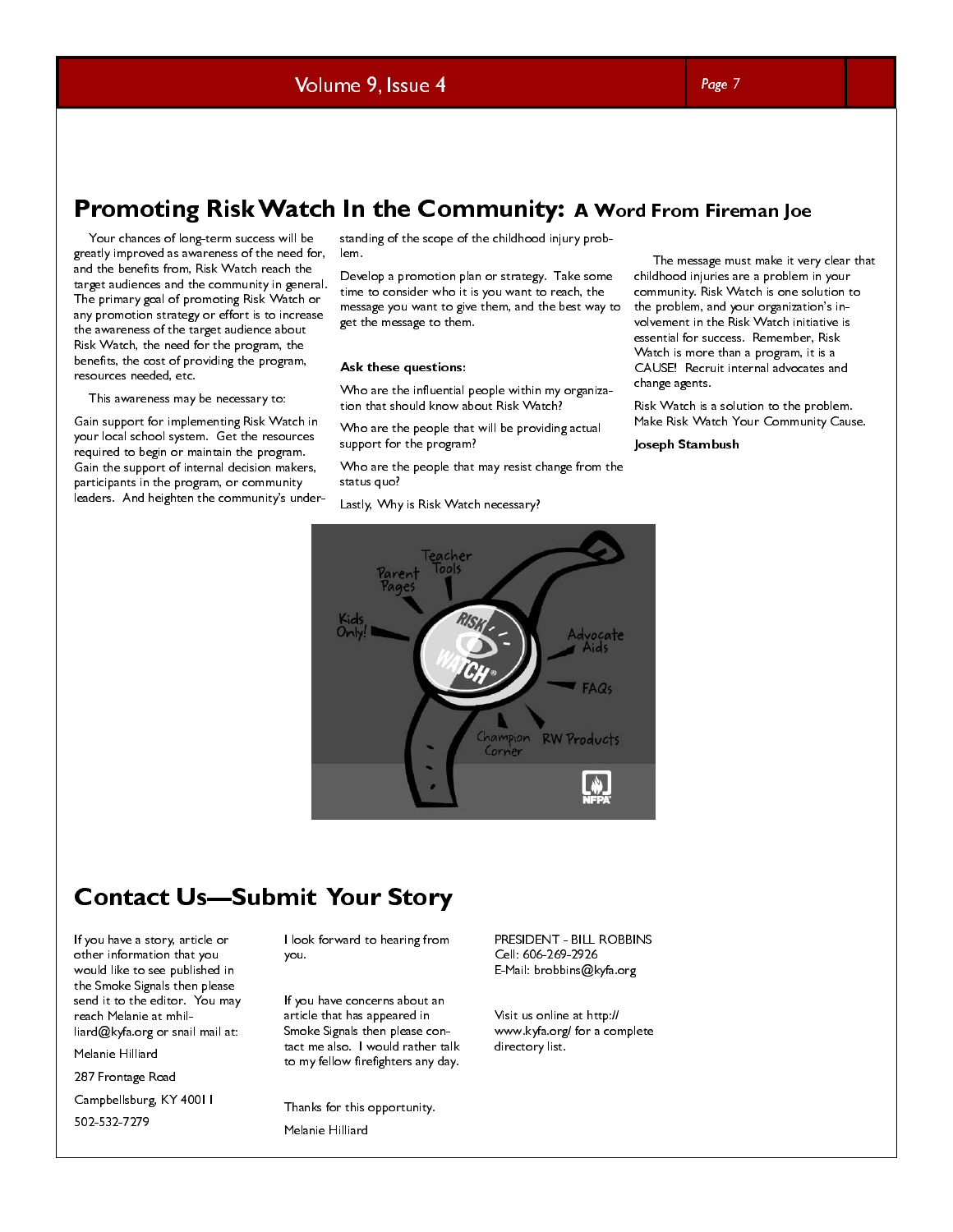### Page 8 Smoke Signals II



### Homeland Security Helps Train Citizens for Emergencies With \$19 Million for Community Emergency Response Teams



OLATHE, KAN. Michael D. Brown, Under Secretary of Homeland Security for Emergency Preparedness and Response, announced today the availability of \$19 million in grant money to train citizens to be better prepared to respond to emergency situations in their communities through local Community Emergency Response Teams (CERT). Brown made the announcement at a meeting with CERT members from the city of Olathe, Kan., who assisted first responders after tornadoes devastated areas of Kansas earlier this month.

Homeland Security has provided more than \$4 billion to state and local governments this year to support the efforts of first responders and help us secure the homeland,said Homeland Security Secretary Tom Ridge. These CERT grants are a great example of the use of funding to better prepare Americas communities.

Each CERT member completes

20 hours of training on disaster preparedness, basic disaster medical operations, fire safety, light search and rescue, and other essential topics. The training also includes a disaster simulation in which participants practice skills they learned throughout the course. In the event of an emergency, CERT members can provide immediate assistance to victims, assist in organizing spontaneous volunteers at a disaster site and provide critical support to first responders.

Through the CERT program, citizens are better able to respond to an emergency or disaster,said Brown. This is an essential way for citizens to help secure the homeland by supporting the work of our professional first responders.

The grant money represents the FY03 funds made available to expand the CERT program, and is in addition to \$17 million distributed through the FY 02 supplemental appropriation. The

Federal Emergency Management Agency (FEMA) will distribute the funds for state and local level CERT programs to each state and territory according to the formula developed through the Patriot Act. The CERT grants will allow states to fund new programs and to expand existing teams. FEMA has a goal of training 400,000 citizens through the CERT program during the next two years.

For more information on the CERT program, please visit www.fema.gov.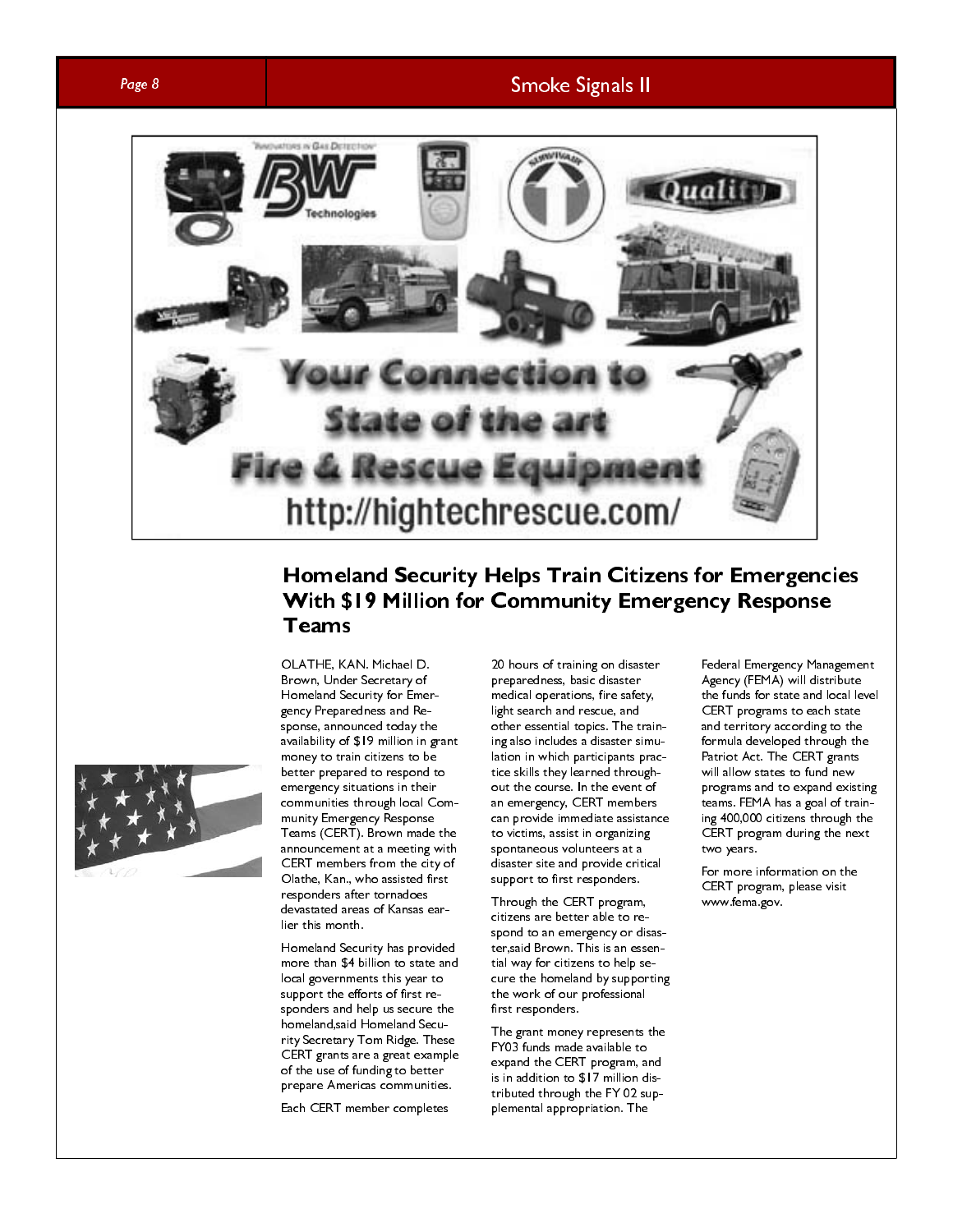# Volume 9, Issue 4 Page 9

### Taking Care of Our Own: A Fire Chief's Guide to Preparing for a Line-of-Duty Death

A fire department does not know when it will have a line-ofduty death or serious injury. Does it have a plan in place? Are personnel records current? Does the department know how to make timely and proper notification to the survivors? Fire chiefs and survivors tell us that most fire departments are not prepared for a line-of-duty death. The National Fallen Firefighters Foundation is pleased to offer "Taking Care of Our Own" which provides senior fire officers specific information and valuable insights.

In Module One participants assess their own views and attitudes on key points that the training will cover. Throughout the training, the participants can compare these with some of the principles and procedures being suggested. The first module concludes with first-hand experiences of a chief and a family member whose stories set the stage for the rest of the day.

Module Two focuses on the importance of pre-incident planning. It covers: 1) putting together a pre-incident plan for line-of-duty deaths and serious injuries; 2) maintaining up-todate employee emergency contact information; and 3) knowing what benefits are available to survivors, including the Public Safety Officers' Benefits and State and local support. Class participants discuss ways to support the family immediately after the death, during the funeral planning and service, and long term.

Module Three deals with notification of the survivors. It discusses the five basic principles of notification and lets the participants suggest ways to handle difficult situations.

Module Four presents the basic concepts associated with grief and mourning and explores the challenges of dealing with

sudden death. It ends by asking the participants to reframe inappropriate statements commonly made to persons who are grieving.

Module Five examines ways to provide support to members of the department, including the chief. It presents a sequential checklist of actions to take immediately after a line-of-duty death. It explains the Chief-to-Chief Network that offers professional and personal support to senior fire officers through the funeral and afterwards and looks at ways the department can help coworkers of the fallen firefighter. The module ends with suggestions on ways to remember the fallen firefighter.

The training manual appendices contain extensive information including survivor benefits, ways to support the family, examples of line-of-duty death SOP's, funeral protocols, investigations, and other useful resources.

### Course Presenters

Deputy Commissioner John McGrath is a 29-year veteran of the Philadelphia Fire Department. He currently is in command of all activities in the Fire Marshal's Office, Fire Prevention Division, and Communications Center. He also has responsibility for three major units-- Hazardous Material Administrative, Apparatus and Equipment Procurement, and Research and Planning. He holds a BS degree in Management and is a graduate of NFA's Executive Fire Officer Program.

A second-generation Philadelphia firefighter, John has worked in every rank as a field commander. In these roles, he has been involved in all phases of the department's response and outreach following line-of-duty deaths.

Cathy Hedrick of Hughesville, Maryland, is the mother of a

fallen firefighter. On January 12, 1992, her son Kenny died of smoke inhalation while performing rescue operations at a house fire. Cathy's husband Les was chief of the department.

Cathy serves on the Foundation's Family Advisory Group and is a member of our Fire Service Survivors Network reaching out to newly-bereaved families. During the annual Memorial Weekend she manages registration for families and coworkers.

Dr. Mark Maggio has provided critical incident stress management services in hundreds of traumatic incidents involving federal, state and local emergency services and law enforcement personnel across the country for the past 15 years.

Mark works full-time for the federal courts in Washington, D.C. and is an adjunct professor in behavior science for the University of Maryland University College. He serves as chairman of the board of directors of the International Critical Incident Stress Foundation.

### **Eligibility**

This course is designed for senior fire officers, career or volunteer, chief officers and senior deputies of federal and state government, chaplains, and officials of national and state fire organizations.

To register for the course, contact the National Fallen Firefighters Foundation at 301-447-1365 301-447-1645-fax P.O. Drawer 498 Emmitsburg, MD 21727 firehero@erols.com

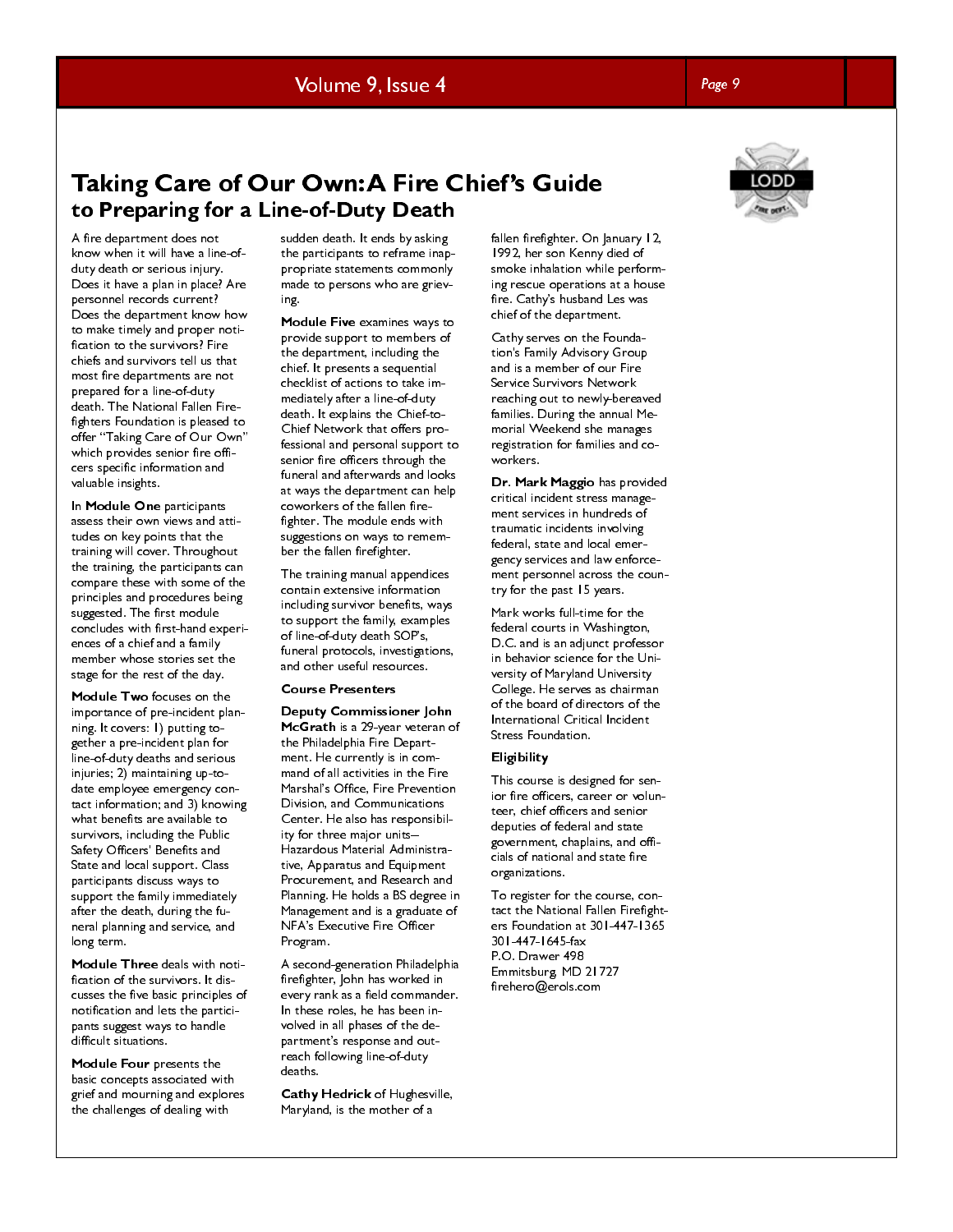# Page 10 Smoke Signals II

# Sustaining Members—Please remember these members when you have purchasing needs.

| <b>10-4 WARNING EQUIPMENT</b>     | 10-33 EQUIPMENT, INC                   | <b>ADVANCE FIRE &amp; RESCUE EQPT. INC</b> |
|-----------------------------------|----------------------------------------|--------------------------------------------|
| 3546 CREEKWOOD DR APT. 4          | <b>CRAIG &amp; TERI HISER</b>          | <b>NICK GAPINSKI</b>                       |
| LEXINGTON, KY 40502-3091          | <b>540 PETERSON ROAD</b>               | 6633 SPRINGVALE CT.                        |
| $ 866 - 7 6 - 4493$               | <b>CAVE CITY, KY. 42127</b>            | NEWBURGH, IN. 47630                        |
| http://www.10-4warning.com/       | 877-678-1033                           | 800 853 7675                               |
|                                   | WWW.10-33.COM                          | 812-853-7676 FAX                           |
|                                   |                                        | NICKGAP@ADELPHIA.NET                       |
| <b>ALL SAFE INDUSTRIES</b>        | <b>BLUEGRASS FIRE QUIPMENT</b>         | <b>BLUEGRASS UNIFORMS, Inc.</b>            |
| <b>STEVE HOISE</b>                | <b>JOHN BAKER</b>                      | JASON COLSON                               |
| 10346 BLUEGRASS PARKWAY           | PO BOX 23174                           | 246 COLLEGE ST                             |
| LOUISVILLE, KY 40299              | LEXINGTON, KY 40523                    | BOWLING GREEN, KY. 42101                   |
| 888 972 3389                      | 859-233-0807                           | 888 686 0520                               |
| http://www.allsafeindustries.com/ | 859-233-1167 FAX                       | bluegrassuniforms@insightbb.com            |
| STEVE@ALLSAFEINDUSTRIES.COM       | atyler6749@aol.com                     | http://bluegrassuniforms.com/              |
|                                   |                                        |                                            |
| <b>BOUNDTREE MEDICAL</b>          | <b>CAMP SAFETY OF LOUISVILLE</b>       | <b>CDS ASSOCIATES</b>                      |
| TIM BROCKMEYER                    | DAVID JOELS                            | <b>JACK WILLARD</b>                        |
| 6106 BAUSCH RD                    | 3308 BARDSTOWN RD                      | <b>III20 KENWOOD RD.</b>                   |
| GALLOWAY, OH. 43119               | LOUISVILLE, KY 40218                   | CINCINNATI, OH 45242-1818                  |
| 6   4   878   858                 | 502 479 8005                           | 5   3-79   -   700 FAX: 5   3-79   -   936 |
| 800-533-0523                      | campsafe@bellsouth.net                 |                                            |
| http://www.boundtree.com          |                                        |                                            |
| <b>COMTRONICS</b>                 | <b>DOVE DESIGNS INC</b>                | ///EMERGENCY EQUIPMENT                     |
| <b>DAVID FRIED</b>                | <b>CHRIS HAYS</b>                      | MIKE BRADY                                 |
| 2456 FORTUNE DRIVE                | Route   Box 275 G                      | RESCUE EQUIPMENT & VEHICLES                |
| LEXINGTON, KY 40509               | MONTICELLO, KY. 42633                  | (859) 359-4502 / (859) 359-4503 FAX        |
| 859 299 9494                      | (606) 340-9189                         | http://www.EEResQ.com                      |
| credit@comtronicsindustrial.com   | 888 377 4459                           | E-Mail: EEResQ@cs.com                      |
|                                   | http://dovedesignstees.com/            |                                            |
| FINLEY FIRE EQUIPMENT             | FIRE & SPECIALTY EQUIP CO              | FIRE APPARATUS DIV S.D.C.                  |
| <b>PO BOX 149</b>                 | MIKE MUDD                              | ROBERT STARK                               |
| MCCONNELSVILLE, OH 43756          | 235 ROGERS DR                          | 8009 BEULAH CHURCH RD                      |
| 740-962-4328 FAX: 740-962-5422    | SHEPHERDSVILLE, KY 40165               | LOUISVILLE, KY 40291                       |
| brice@finleyfire.com              | 502 957 2145                           | 502 239 3120                               |
| www.finleyfire.com                |                                        | fireappdivsdc@aol.com                      |
| <b>FIRE COM</b>                   | <b>FIRE DEPT. SERVICE &amp; SUPPLY</b> | FIREHOUSE Bar B Q & CATERING               |
| 7340 SW DURHAM RD                 | LINDA TRAUTWEIN                        | <b>JAMES RIDDLE</b>                        |
| PORTLAND, OR 97224                | 3920 BARDSTOWN RD.                     | <b>23 ROCKBRIDGE RD</b>                    |
| 503-684-6647 FAX: 505-620-2943    | LOUISVILLE KY. 40218                   | SHELBYVILLE, KY 40065-9355                 |
|                                   | 502 491 5114                           |                                            |
|                                   | 502-491-1487 FAX                       | Phone: (502) 647-7675                      |
|                                   |                                        |                                            |
|                                   |                                        |                                            |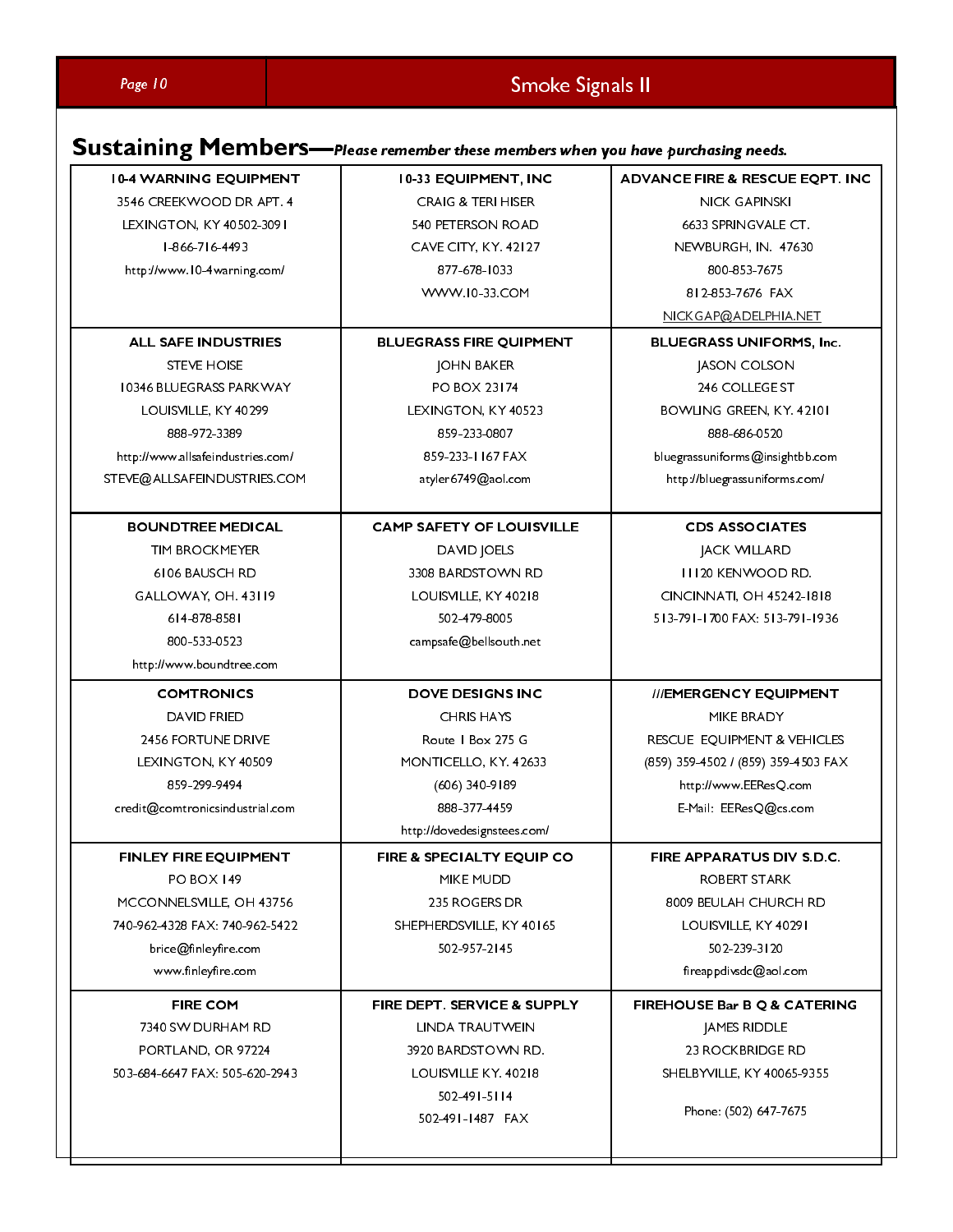Volume 9, Issue 4 Page 11

| FIRE PUMPS AND EQUIPMENT                                                                       | Sustaining Members-Please remember these members when you have purchasing needs.<br><b>FIROVAC-REBERLAND</b> | HIGH TECH RESCUE, INC.                                                                |
|------------------------------------------------------------------------------------------------|--------------------------------------------------------------------------------------------------------------|---------------------------------------------------------------------------------------|
| <b>JOE REYNOLDS</b><br><b>PO BOX 475</b><br>ALLEN, KY 41601                                    | LARRY REBER<br>5963 FOUNTAIN NOOK RD<br>APPLE CREEK, OH 44606                                                | JAMES RIDDLE<br>250 ROCKBRIDGE RD<br>SHELBYVILLE, KY 40065                            |
| 606-874-3473    FAX 606-856-3472<br>FIREPUMPS@MYFCB.COM                                        | 330-698-5322 FAX: 330-698-7723<br>www.firovac.com                                                            | $(888) 848-6144$<br>FAX (502) 633-0659<br>http://www.hightechrescue.com               |
| <b>HILLIARD ENHANCED</b><br><b>LEARNING PROGRAMS (HELP)</b><br>MIKE HILLIARD                   | <b>JOEL VONDERHEIDE</b><br><b>193 TIMBERLANE CT</b><br>NICHOLASVILLE, KY 40356                               | <b>KEEBLE RESCUE SYSTEMS</b><br>TIM KEEBLE<br>427 DAIRY LANE                          |
| WWW.4-HELP.ORG<br>888-504-4357<br>502-291-4357<br>Fire & Emergency Services Training Materials |                                                                                                              | LENOIR CITY, IN 37771<br>865-986-7263<br>tckeeble@aol.com                             |
| <b>KENTUCKY FIRE COMMISSION</b><br>RONNIE DAY<br>2750 RESEARCH PARK DR                         | KENTUCKY PUBLIC ENTITY PRO-<br><b>GRAMS/VFIS</b><br><b>STEVE SIEREVELD</b><br>PO BOX 17374 130 DUDLEY ROAD   | <b>KNOX COMPANY</b><br>PATTI BASS/LARRY LULICH<br>17672 ARMSTRONG AVE                 |
| LEXINGTON, KY 40512<br>859-246-3478<br>ronnie.day@kctcs.edu                                    | EDGEWOOD, KY. 41017<br>800-753-6734    FAX 859-331-4937<br>SSIERE5072@AOL.COM                                | IRVINE, CA. 92614<br>800-552-5669    FAX 949-623-4647<br>INFO@KNOXBOX.COM             |
| LEE CO. INC.<br>CAROLYN S. LEE<br>1408 HWY 124 EAST PO BOX 210                                 | LIFE STAR<br><b>CUSTOM RESCUE UNITS &amp; REMOUNTS</b><br>MIKE BRADY 859-371-7001                            | M & S FIRE AND SAFETY, INC.<br>ALEX W. SMITH<br>670 E. FRANKLIN ST                    |
| DAMASCUS, AR. 72039<br>501-335-7111 FAX 501-335-7458<br>LEECOFIRE@ALLTEL.NET                   | MIKE OSBOURNE 606-672-3446<br>http://www.lifestarrescue.com                                                  | EVANSVILLE, IN 47711<br>800-467-2118 FAX: 812-421-3707<br>www.mandsfire.com           |
| <b>MCNEIL &amp; COMPANY</b><br>WILLIAM. DIXON, DIRECTOR ROF MAR-<br>KETING                     | MEDICAL CLAIMS ASSISTANCE, INC<br>DAVID JONES<br>836 4TH AVE                                                 | <b>MOUNTAIN VALLEY INSURANCE</b><br><b>FAYE RICE</b><br><b>II3 UNION ST</b>           |
| P O BOX 5670<br>CORTLAND, NJ. 13045<br>800-822-3747    FAX 607-756-6225                        | HUNTINGTON, WV 25701<br>304-522-7533<br>teegeewv@mcawv.com                                                   | BARBOURVILLE, KY 40906<br>888-332-3205<br>http://www.mtnvalleyins.com/locations.shtml |
| WDIXON@ESIP.COM<br><b>OUR DESIGNS INC</b><br>MIKE DAUGHERTY                                    | PROVIDENT INSURANCE<br>C. J. BENS                                                                            | PUBLIC ENTITY INSURANCE<br>MELINDA LEWIS                                              |
| <b>1211 COX AVE</b><br>ERLANGER, KY. 41018<br>859-282-5510 FAX 859-282-5508                    | 272 ALPHA DRIVE<br>PITTSBURGH, PA. 15238<br>800-447-0360 FAX 412-963-0415                                    | 2525 HARRO DSBURG ROAD STE. 220<br>LEXINGTON, KY. 40504<br>888-696-9620               |
| MID@OURDESIGNS.COM                                                                             | CBENS@PROVIDENTBENEFITS.COM                                                                                  | MLEWIS@ROEDING.COM                                                                    |
|                                                                                                |                                                                                                              |                                                                                       |
|                                                                                                |                                                                                                              |                                                                                       |
|                                                                                                |                                                                                                              |                                                                                       |
|                                                                                                |                                                                                                              |                                                                                       |
|                                                                                                |                                                                                                              |                                                                                       |
|                                                                                                |                                                                                                              |                                                                                       |
|                                                                                                |                                                                                                              |                                                                                       |
|                                                                                                |                                                                                                              |                                                                                       |
|                                                                                                |                                                                                                              |                                                                                       |
|                                                                                                |                                                                                                              |                                                                                       |
|                                                                                                |                                                                                                              |                                                                                       |
|                                                                                                |                                                                                                              |                                                                                       |
|                                                                                                |                                                                                                              |                                                                                       |
|                                                                                                |                                                                                                              |                                                                                       |
|                                                                                                |                                                                                                              |                                                                                       |
|                                                                                                |                                                                                                              |                                                                                       |
|                                                                                                |                                                                                                              |                                                                                       |
|                                                                                                |                                                                                                              |                                                                                       |
|                                                                                                |                                                                                                              |                                                                                       |
|                                                                                                |                                                                                                              |                                                                                       |
|                                                                                                |                                                                                                              |                                                                                       |
|                                                                                                |                                                                                                              |                                                                                       |
|                                                                                                |                                                                                                              |                                                                                       |
|                                                                                                |                                                                                                              |                                                                                       |
|                                                                                                |                                                                                                              |                                                                                       |
|                                                                                                |                                                                                                              |                                                                                       |
|                                                                                                |                                                                                                              |                                                                                       |
|                                                                                                |                                                                                                              |                                                                                       |
|                                                                                                |                                                                                                              |                                                                                       |
|                                                                                                |                                                                                                              |                                                                                       |
|                                                                                                |                                                                                                              |                                                                                       |
|                                                                                                |                                                                                                              |                                                                                       |
|                                                                                                |                                                                                                              |                                                                                       |
|                                                                                                |                                                                                                              |                                                                                       |
|                                                                                                |                                                                                                              |                                                                                       |
|                                                                                                |                                                                                                              |                                                                                       |
|                                                                                                |                                                                                                              |                                                                                       |
|                                                                                                |                                                                                                              |                                                                                       |
|                                                                                                |                                                                                                              |                                                                                       |
|                                                                                                |                                                                                                              |                                                                                       |
|                                                                                                |                                                                                                              |                                                                                       |
|                                                                                                |                                                                                                              |                                                                                       |
|                                                                                                |                                                                                                              |                                                                                       |
|                                                                                                |                                                                                                              |                                                                                       |
|                                                                                                |                                                                                                              |                                                                                       |
|                                                                                                |                                                                                                              |                                                                                       |
|                                                                                                |                                                                                                              |                                                                                       |
|                                                                                                |                                                                                                              |                                                                                       |
|                                                                                                |                                                                                                              |                                                                                       |
|                                                                                                |                                                                                                              |                                                                                       |
|                                                                                                |                                                                                                              |                                                                                       |
|                                                                                                |                                                                                                              |                                                                                       |
|                                                                                                |                                                                                                              |                                                                                       |
|                                                                                                |                                                                                                              |                                                                                       |
|                                                                                                |                                                                                                              |                                                                                       |
|                                                                                                |                                                                                                              |                                                                                       |
|                                                                                                |                                                                                                              |                                                                                       |
|                                                                                                |                                                                                                              |                                                                                       |
|                                                                                                |                                                                                                              |                                                                                       |
|                                                                                                |                                                                                                              |                                                                                       |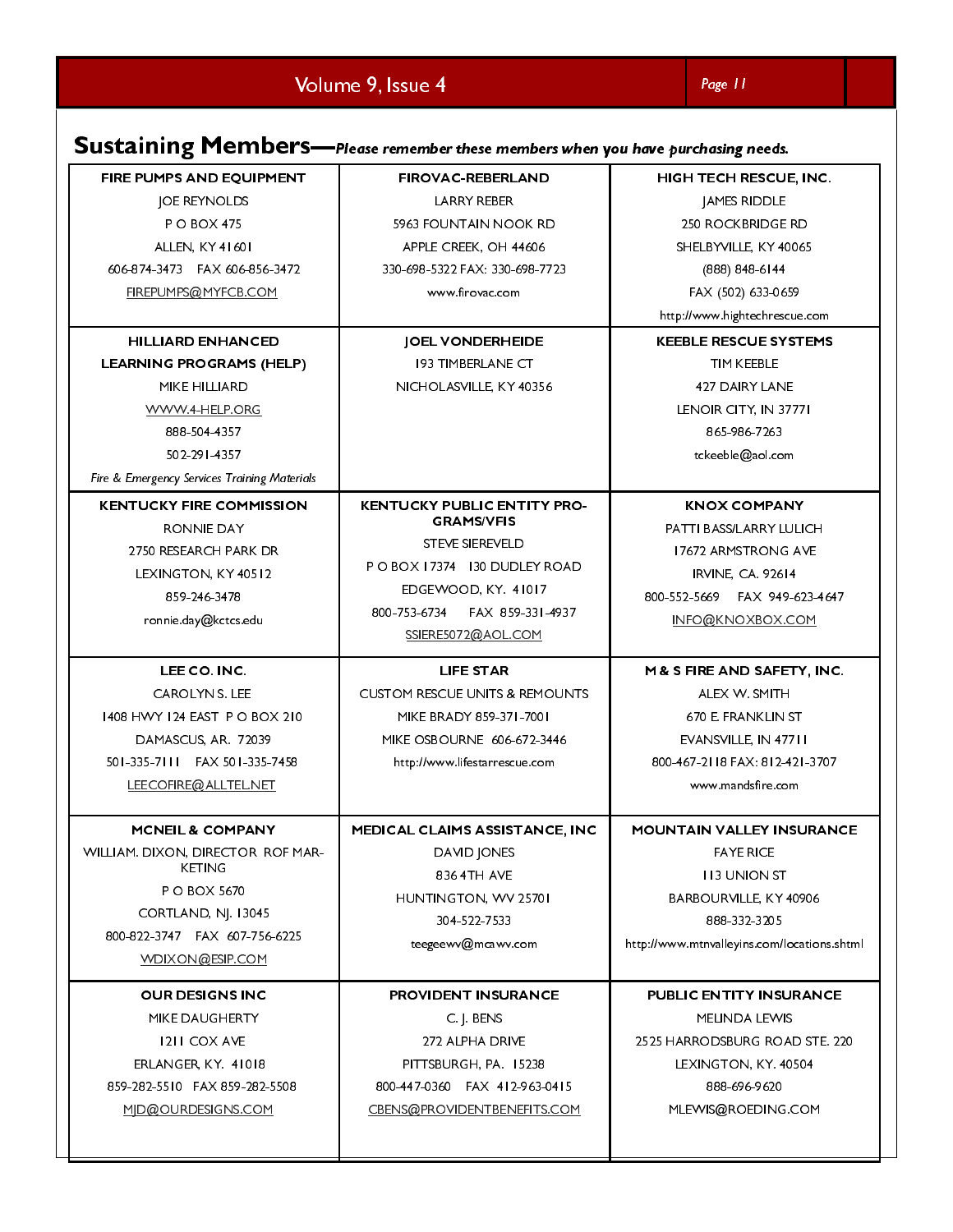| Page 12<br>PUBLIC SAFETY EQUIPMENT CO, INC<br><b>DENNIS DOWNES</b><br>9616 SEATON BROOKE LN<br>LOUISVILLE, KY 40291 | Smoke Signals II<br>Sustaining Members-Please remember these members when you have purchasing needs.<br><b>SIEGEL'S UNIFORMS</b><br>FRED LEVIN<br>101 SE 4TH ST<br>EVANSVILLE, IN 47708 | <b>SMART CART RECYCLING</b><br><b>JULIETTE GRACE</b><br>4800 POPLAR LEVEL RD SUITE 100<br>LOUISVILLE, KY 40213                                                       |
|---------------------------------------------------------------------------------------------------------------------|-----------------------------------------------------------------------------------------------------------------------------------------------------------------------------------------|----------------------------------------------------------------------------------------------------------------------------------------------------------------------|
| 502-239-2006<br>SUMMIT FIRE APPARATUS<br>JOE MESSMER<br>PO BOX 17128<br>EDGEWOOD, KY 41017<br>859-331-0399          | 812-425-2268<br>http://www.siegels-uniforms.com<br>SUPERCAITICAL THERMAL SYSTMES<br>14377 MEAD<br>LONGMONT, CO. 80405<br>970-535-0384<br>970-535-0386 FAX                               | 502-968-0990 FAX: 502-968-8365<br>julietteg@laserimages.org<br><b>VEHICLE SYSTEMS</b><br><b>VICKI FRYMAN</b><br>629 SHELBY ST<br>LEXINGTON, KY 40505<br>859-252-1377 |
| taining member status cost \$150.00/year<br>Please contact Terry Keller for more info.                              | The KFA Smoke Signals II is proud to promote our sustaining members. Sus-                                                                                                               |                                                                                                                                                                      |
|                                                                                                                     | <b>TREASURER - TERRY KELLER</b><br>237 Ludford Street<br><b>Ludlow, KY 41016</b><br>Home: 859-261-9986                                                                                  |                                                                                                                                                                      |
|                                                                                                                     | Cell: 859-393-1658<br>E-Mail: tkeller@fuse.net                                                                                                                                          |                                                                                                                                                                      |
| <b>VFIS</b><br>MARY ANN LAVER<br><b>183 LEADER HEIGHTS RD</b><br>PO BOX 2726<br>YORK, PA 17402<br>800-233-1957      | VOGELPOHL FIRE EQUIPMENT, INC<br>WM VOGELPOHL<br>2756 CIRCLEPORT DR<br>ERLANHER, KY 41018<br>859-282-1000<br>billv@vogelpohlfire.com                                                    | WYNN FIRE & RESCUE EQUIPMENT<br><b>CHARLES WYNN</b><br>326 OLD LYNN CAMP SCHOOL ROAD<br>CORBIN, KY. 40701<br>606-523-9269<br>606-523-0591                            |
| http://www.vfis.com                                                                                                 |                                                                                                                                                                                         | CWYNN@WYNNFIRE.COM                                                                                                                                                   |
|                                                                                                                     |                                                                                                                                                                                         |                                                                                                                                                                      |
|                                                                                                                     |                                                                                                                                                                                         |                                                                                                                                                                      |
|                                                                                                                     |                                                                                                                                                                                         |                                                                                                                                                                      |
|                                                                                                                     |                                                                                                                                                                                         |                                                                                                                                                                      |
|                                                                                                                     |                                                                                                                                                                                         |                                                                                                                                                                      |
|                                                                                                                     |                                                                                                                                                                                         |                                                                                                                                                                      |
|                                                                                                                     |                                                                                                                                                                                         |                                                                                                                                                                      |
|                                                                                                                     |                                                                                                                                                                                         |                                                                                                                                                                      |
|                                                                                                                     |                                                                                                                                                                                         |                                                                                                                                                                      |
|                                                                                                                     |                                                                                                                                                                                         |                                                                                                                                                                      |
|                                                                                                                     |                                                                                                                                                                                         |                                                                                                                                                                      |
|                                                                                                                     |                                                                                                                                                                                         |                                                                                                                                                                      |
|                                                                                                                     |                                                                                                                                                                                         |                                                                                                                                                                      |
|                                                                                                                     |                                                                                                                                                                                         |                                                                                                                                                                      |
|                                                                                                                     |                                                                                                                                                                                         |                                                                                                                                                                      |
|                                                                                                                     |                                                                                                                                                                                         |                                                                                                                                                                      |
|                                                                                                                     |                                                                                                                                                                                         |                                                                                                                                                                      |
|                                                                                                                     |                                                                                                                                                                                         |                                                                                                                                                                      |
|                                                                                                                     |                                                                                                                                                                                         |                                                                                                                                                                      |
|                                                                                                                     |                                                                                                                                                                                         |                                                                                                                                                                      |
|                                                                                                                     |                                                                                                                                                                                         |                                                                                                                                                                      |
|                                                                                                                     |                                                                                                                                                                                         |                                                                                                                                                                      |
|                                                                                                                     |                                                                                                                                                                                         |                                                                                                                                                                      |
|                                                                                                                     |                                                                                                                                                                                         |                                                                                                                                                                      |
|                                                                                                                     |                                                                                                                                                                                         |                                                                                                                                                                      |
|                                                                                                                     |                                                                                                                                                                                         |                                                                                                                                                                      |
|                                                                                                                     |                                                                                                                                                                                         |                                                                                                                                                                      |
|                                                                                                                     |                                                                                                                                                                                         |                                                                                                                                                                      |

# **TREASURER - TERRY KELLER 237 Ludford Street<br>
Ludlow, KY 41016**<br>
Home: 859-261-9986<br>
Cell: 859-393-1658<br>
E-Mail: <u>tkeller@fuse.net</u><br>
VOGELPOHL FIRE EQUIPMENT, INC<br>
VOGELPOHL FIRE EQUIPMENT, INC<br>
VOGELPOHL FIRE EQUIPMENT, INC<br>
VOGELPOHL FIRE EQUIPM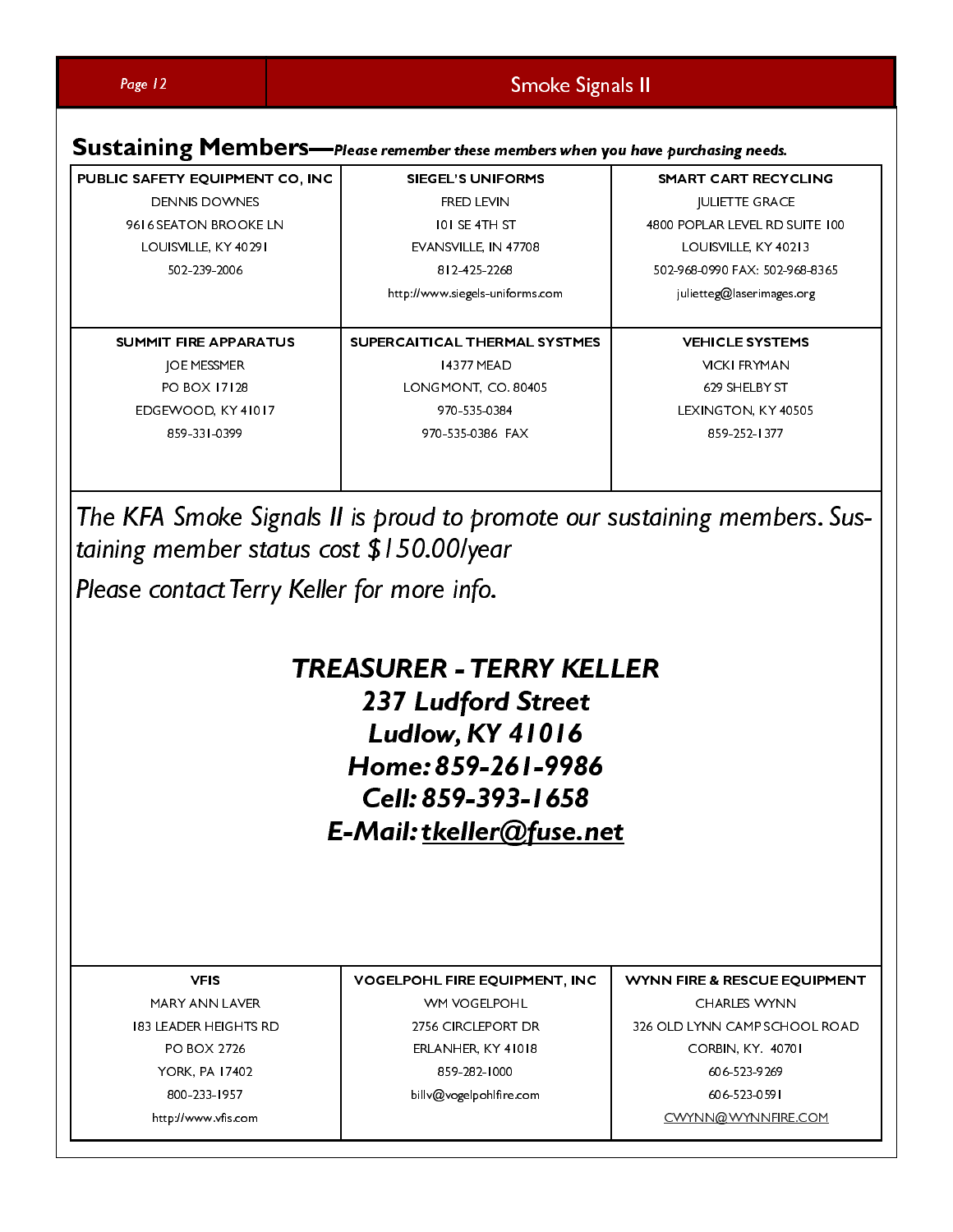### Volume 9, Issue 4 Page 13

### **The Benefits Of Stretching** Stretch and Strengthen

MIKE STEFANO Firehouse.Com Contributor

**Stretch and Strengthen**<br>
MIKE STEFANO<br>
Firstnows-Com Convibutor Correcting pro-<br>
Associals feedbalisty, or stretching pro-<br>
Associals feedbalisty, or stretching pro-<br>
argens at technical gridder production of the product A sensible flexibility, or stretching program will not only enhance physical fitness, it can actually leave you with a more youthful, supple body that protects itself against injury in the gym and on the fire ground. Stretching increases flexibility and range of motion by stimulating the production of chemicals that lubricate connective soft tissue. Firefighters across this country sustain over 80,000 injuries each year, many of which might be prevented with some extra flexibility and increased range of motion.

But besides becoming more limber, your ability to learn physical skills will be improved due to increased dexterity and coordination. Stretching after an intense resistance or cardio workout will also reduce next-day muscle soreness, promote healing of microscopic tears, as well as prevent future injuries to overused, tight muscles.

Stretching also promotes relaxation, both physical and mental. The ability to let go of stress is something everybody can use, especially when dealing with the day-to-day stresses of the average emergency responder. Flexibility training is also a great balance for anyone who engages in intense cardio or strength training (for a great cardio or strength workout, click here.

### Types of Flexibility

Flexibility is defined as the absolute range of motion in a joint, or series of joints. We can further subdivide flexibility into the following categories:

1. Dynamic Flexibility: the ability to bring a limb through its full range of motion

2. Static/Active Flexibility: the ability to assume and maintain an extended limb position using only your own muscles

3. Static/Passive Flexibility: the ability to assume and maintain an extended limb position, using body weight, a partner or prop

### Connective Tissue

Extended periods of inactivity bring about chemical changes that can limit flexibility. Underused connective tissue loses elasticity as it becomes stiff and dense. The human body goes through a similar pattern as it ages. A properly executed stretch routine can reverse this process.

It's theorized that stretching stimulates the production of lubricants between tissue fibers and promotes hydration and suppleness of all connective tissue. The resulting increased range of motion, especially when coupled with more strength and muscle mass, allows you to bend and move more freely before sustaining serious injury.

### Stretch and Strengthen

Both flexibility training and strength training are necessary to achieve overall fitness. As a matter of fact, one of the best times to stretch is right after a resistance exercise. Static, or slow gentle stretching with a brief hold, that's done immediately after a strength exercise that challenges the same muscles and connective tissue, increases the overall effectiveness of that stretch.

Go to related article on strength training: click here.

A fatigued muscle is inhibited from contracting as hard, and thus limits the stretch reflex. This allows an even further elongation of the muscle and surrounding tissue than would have been possible without the muscle being in a state of pre-fatigue.

Immediately stretching a muscle after intense exercise also promotes muscular growth and reduces post workout soreness. Stretching hastens the delivery of oxygen and other nutrients, while speeding up the removal of lactic acid and other waste products.

### Static Stretch Guidelines

The flexibility segment of your program should be done when the body is warm, preferably at the end of your workout.

Once the body is warmed up, stretching exercises can be intermixed with strength moves to save time.

Stretches should be held from 10 to 30 seconds. A sum total of about 30 seconds is recommended to achieve any kind of permanent stretch, regardless of the number of sets performed.

Breathe out when going into the stretch, and inhale when coming out. Use your breath as a way to relax, and go further into the movement.

NEVER stretch to a point of feeling pain, only slight discomfort. There should be no fast motion or bouncing.

Unlike aerobic and strength training, stretching works best when repeated every day, but good results can be achieved with as little as two or three, five to ten minute sessions per week.

Increase the effectiveness and safety of your workouts. Follow these sensible guidelines and make flexibility part of your fitness program today.

FDNY captain, Michael Stefano is the author of the Firefighter's Workout Book. Captain Mike also creates custom workouts for both firefighters and civilians alike. To learn more, visit his website at: www.firefightersworkout.com